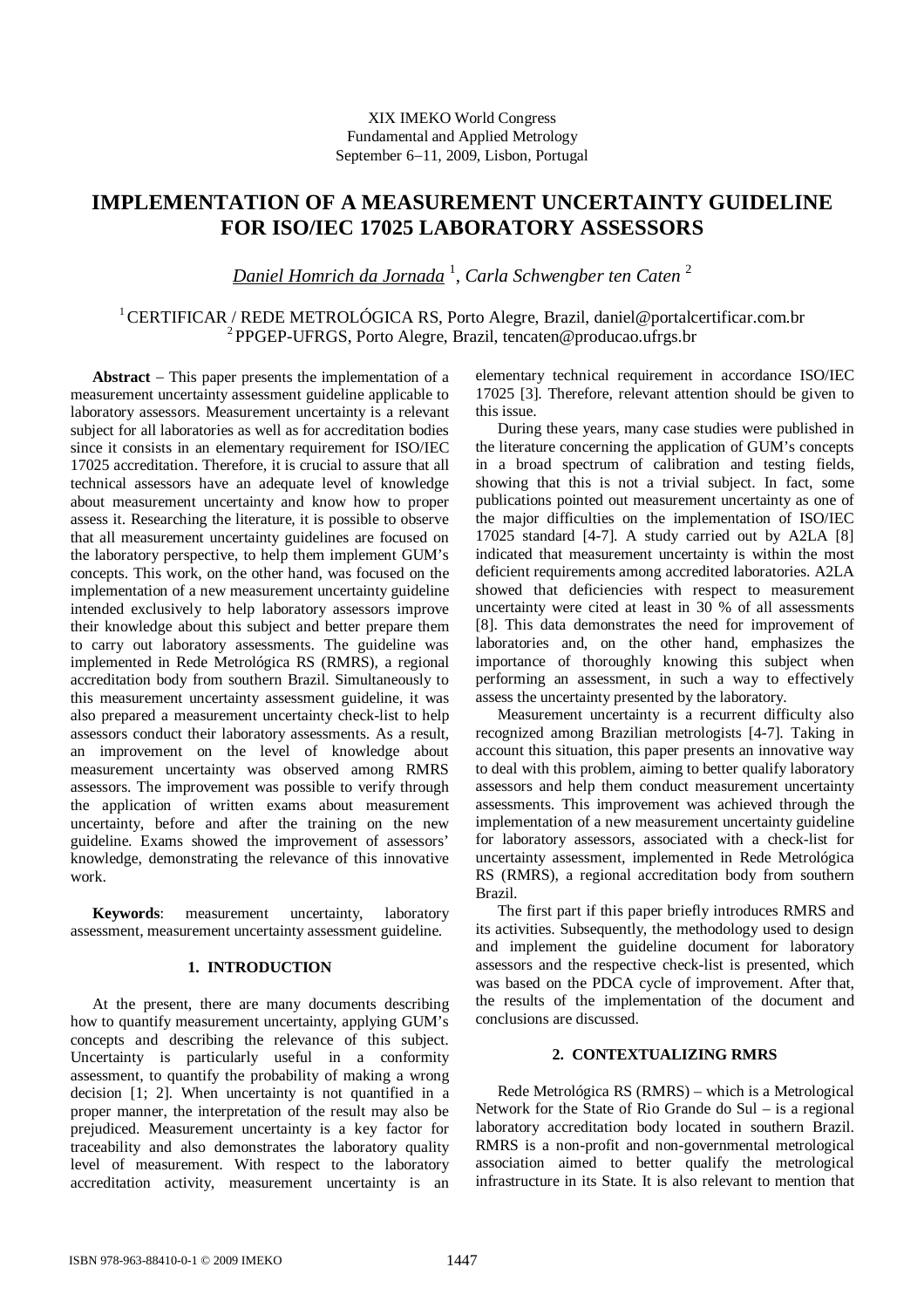RMRS is not the national official accreditation body of Brazil – which is Inmetro. Therefore, RMRS automatically recognizes Inmetro's accredited laboratories, with no need for further assessments.

Despite of that, RMRS has a considerable number of frequently assessed laboratories. Regarding its laboratory accreditation program, the total number of assessed laboratories per year has been constantly growing. Considering the last 3 years, there has been a 168 % growth in the total number of assessed laboratories. At the present, RMRS has over 135 frequently assessed and accredited laboratories in accordance to ISO/IEC 17025. In the same period, there was a 23 % increase in the total number of qualified assessors, totalizing 35 professionals that are contracted per assessment.

Although attending to a measurement uncertainty course is pre-requisite for all RMRS' assessors, there are still many doubts regarding practical and theoretical application of the GUM among the assessors, as well as how to satisfactorily evaluate this topic during a laboratory assessment. Therefore, RMRS had decided to give more attention to this subject and implement a guideline as well as a check-list to assist laboratory assessments particularly regarding measurement uncertainty evaluation and, therefore, increase assessors' knowledge about this subject.

## **3. UTILIZED METHODOLOGY**

The design and implementation of the measurement uncertainty assessment guideline and its respective checklist were carried out following the steps of the PDCA cycle of improvement. The steps of this opportunity for improvement are presented in Figure 1.



Fig. 1. PDCA cycle for the measurement uncertainty guideline and the respective check-list

Step 'plan' consisted in collecting information and planning all actions needed to implement this improvement. The objective and methods are also established during this step. The objective, in this case, was to provide an opportunity for improving RMRS' laboratory assessment process, especially with respect to measurement uncertainty assessment. Toward that end, the method to achieve this objective was through the implementation of the measurement uncertainty assessment guideline and its particular check-list.

According to the results of the step 'plan', the measurement uncertainty guideline and the check-list for uncertainty assessment were elaborated. Following the PDCA cycle of improvement, this was done during step 'do', which consisted in the execution of what was previously planned.

Once the draft versions of the documents were prepared, they were submitted for analysis by a group of experts, which was formed by RMRS' representatives, as well as by invited uncertainty experts from Inmetro. This verification was carried out during step 'check', which aimed to evaluate the result of what was done with respect to what was planned before. This checking step verified whether the elaborated drafts: *i*) covered all topics previously identified as necessary; *ii*) were adequate in terms of written and layout presentation; *iii*) had the potential to satisfy assessors' needs. At the end of this step, the draft versions of the documents were considered as validated by the group of experts.

Finally, the step 'act' consisted in making all necessary adjustments and approving the documents. This step was divided into three stages, which were: *i*) making of the final adjustments to the documents; *ii*) approval of the documents; *iii*) dissemination of the documents within all assessors and laboratories. After concluding this step, the improvement could be considered implemented and standardized. So, a full PDCA cycle of improvement was implemented.

### **4. RESULTS**

This section details the results from the design and implementation of the measurement uncertainty assessment guideline and its check-list. The following text is presented according to the steps of the PDCA cycle of improvement.

#### *4.1. Step 'plan'*

In the step 'plan', the data collected reinforced the need for a better qualification of assessors with respect to measurement uncertainty. The most deficient field identified in RMRS was testing assessors. All records of assessments performed by RMRS during the period of 2005-2007 were analyzed and significant differences between testing and calibration assessors were observed. Also, a form was sent to all assessors in the sense to map their major doubts and difficulties concerning measurement uncertainty. The result of this research pointed again that the most deficient area was testing.

From the total of 35 qualified assessors, 25 of them, or approximately 71 %, answered the inquiry, which shows an expressive number of respondents. From this group of respondents, 48 % are qualified to assess only in testing area, 36 % both in calibration and testing, simultaneously,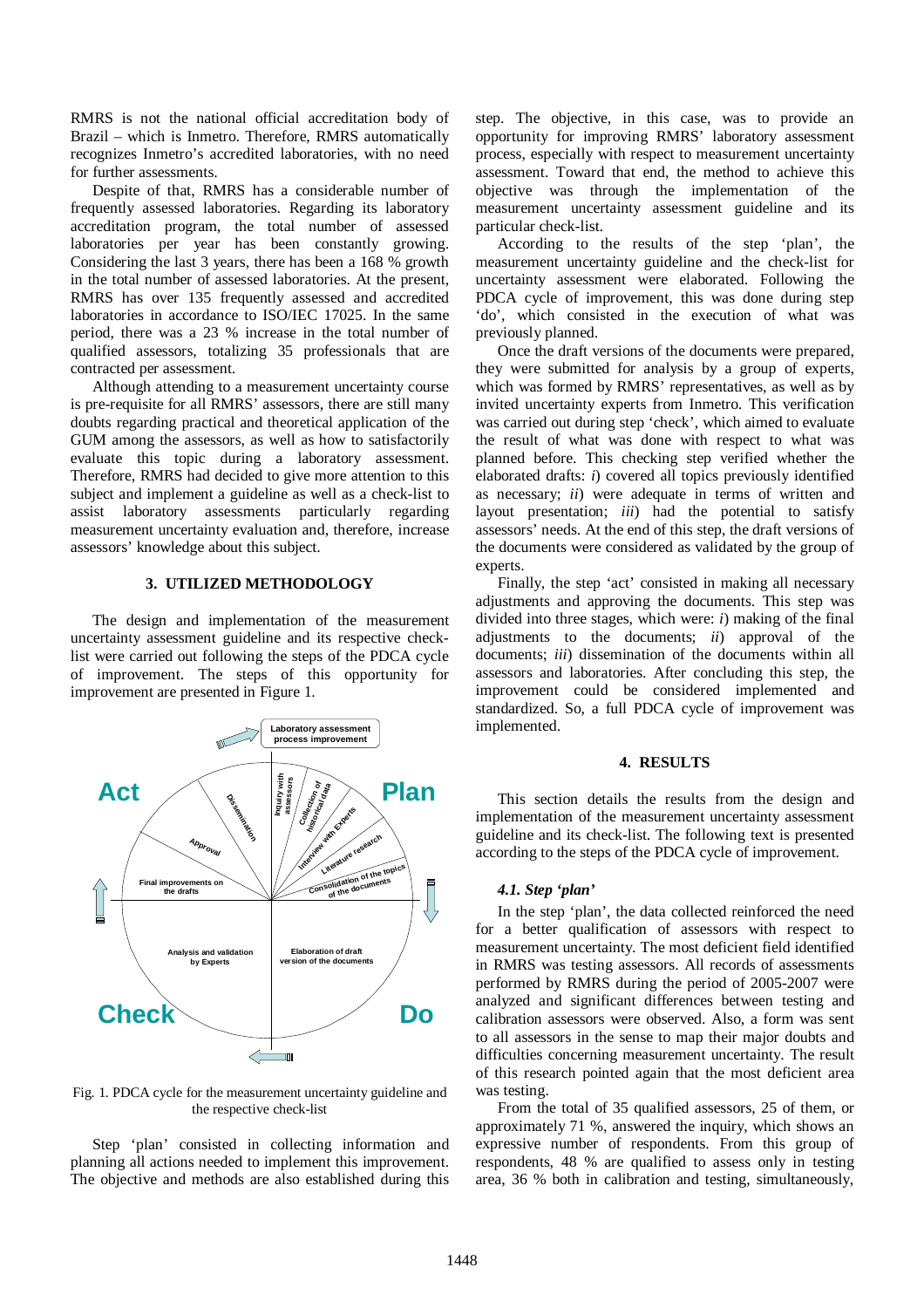and 12 % only in calibration. Also, 4 % are qualified only for quality management system assessment.

The initial inquiry provided an opportunity for assessors' self-evaluation of their knowledge about measurement uncertainty. It was asked for assessors to classify their knowledge about the GUM in accordance to the following categories: *i*) no knowledge at all about the GUM; *ii*) low level of knowledge; *iii*) reasonable knowledge; *iv*) good level of knowledge; *v*) full knowledge. Table 1 summarizes the answers to this question, stratifying by assessment area. For comparison purposes, results were also presented independently of the assessment area.

Table 1. Assessors' self-evaluation of their knowledge in accordance to GUM

| How do you evaluate your<br>knowledge abou measurement | % for assessors qualified in the<br>following areas: | $\frac{0}{0}$     |                     |                               |
|--------------------------------------------------------|------------------------------------------------------|-------------------|---------------------|-------------------------------|
| uncertaitny, according to the<br>GIM?                  | Only<br><b>Testing</b>                               | <b>Both Areas</b> | Only<br>Calibration | Independentl<br>v of the area |
| No knowledge at all                                    | 0.0%                                                 | 0.0%              | 0.0%                | 0,0%                          |
| Low level of knowledge                                 | 33,3%                                                | 0.0%              | 0.0%                | 16,7%                         |
| Reasonable knowledge                                   | 50,0%                                                | 40.0%             | 0.0%                | 33,3%                         |
| Good knowledge                                         | 16,7%                                                | 60,0%             | 42.9%               | 33.3%                         |
| Full knowledge                                         | 0.0%                                                 | 0.0%              | 57,1%               | 16.7%                         |

From these results, it can be seen that only 50 % of the assessors, independently of their area, claim to have a good or a full knowledge about measurement uncertainty according to the GUM. It is also evident that there is a clear difference between those who are qualified only for testing assessments and those who are qualified for calibration.

Subsequently, assessors' main doubts about measurement uncertainty were identified in the inquiry. The responses were grouped into the categories shown in Table 2. The percentages presented below were calculated considering the occurrence of each specific question, divided by the total number of questions in each area of assessment.

Table 2. Assessors' main doubts about measurement uncertainty

|                                                                                 | % for assessors qualified in the<br>following areas: |                   |                     | $\frac{0}{0}$                 |  |
|---------------------------------------------------------------------------------|------------------------------------------------------|-------------------|---------------------|-------------------------------|--|
| <b>Assessors' Doubts</b>                                                        | Only<br><b>Testing</b>                               | <b>Both Areas</b> | Only<br>Calibration | Independentl<br>v of the area |  |
| What should be assessed in<br>terms of uncertainty and the<br>evidences         | 32%                                                  | 33%               | 20%                 | 30%                           |  |
| Identification of uncertainty<br>components                                     | 26%                                                  | 0%                | 40%                 | 26%                           |  |
| The method for expressing<br>measurement uncertainty                            | 16%                                                  | 33%               | 20%                 | 19%                           |  |
| Aplication in specific fields,<br>such as chemical and<br>microbiological tests | 16%                                                  | 0%                | 20%                 | 15%                           |  |
| Practical examples                                                              | 11%                                                  | 33%               | 0%                  | 11%                           |  |

It is noteworthy that most of the doubts were from testing assessors (70%), which can indicate a possible greater deficiency among these assessors. The greatest doubt concerned what should the assessor verify and what evidences could be considered as satisfactory when assessing measurement uncertainty.

One particular doubt was related to the identification of uncertainty components. Indeed, this is a frequent cause of disagreement during laboratory assessments. In the authors' opinion, accreditation bodies should strive to standardize uncertainty components, in such a way to clearly specify in their accreditation criterion documentation all relevant uncertainty components required in the major fields of testing and calibration. If they do so, then disagreement between assessors and assessed laboratories may probably be reduced, since this information should be of public access.

After concluding the inquiry, historical data from all records of assessments performed by RMRS during the period of 2005-2007 were analyzed. Results showed, again, significant differences between testing and calibration assessors. The results highlighted the necessity for an action aiming to improve assessors' level of knowledge about measurement uncertainty, taking particular attention to the testing area, which was the one that presented a greater number of assessors' doubts and lower level of knowledge in uncertainty.

Concluding the planning step, reference documents derived from the GUM were researched in order to gather information that could help assessors in conducting measurement uncertainty assessments. It is relevant to note that, with respect to this research, it was not possible to find any document that was addressed particularly to assessors. All references focused on the laboratory perspective.

On the stage of interviews, a group of experts in measurement uncertainty was consulted in order to identify a more comprehensive overview on uncertainty assessment activities, therefore, helping the identification of assessors needs. This group was formed by RMRS' representatives, as well as invited experts from Inmetro. Gathering all information previously obtained, the last stage of the step 'plan' was the consolidation of the main topics of the documents that was to be prepared. These topics were defined considering assessors' doubts as well as the expert's suggestions and the literature documents consulted previously.

## *4.2. Step 'do'*

Following the PDCA cycle of improvement, during the step 'do', the draft version of the documents were prepared by the authors in accordance to the topics previously agreed with the group of experts. As the aim of the guideline was to better qualify RMRS assessors, prioritizing their doubts and difficulties, the document included a brief review of the major concepts of the GUM, as well as a flow-chart summarizing all steps for the quantification of measurement uncertainty. Since a frequent assessors' doubt detected during the research was related to the knowledge about sources of uncertainty, a list of common uncertainty components in calibration and testing fields was included in the guideline, covering many common testing and calibration cases. This table was prepared gathering information from many different references, described in [2; 9-19].

Simultaneously to the elaboration of the guideline, the check-list for uncertainty assessment was also prepared.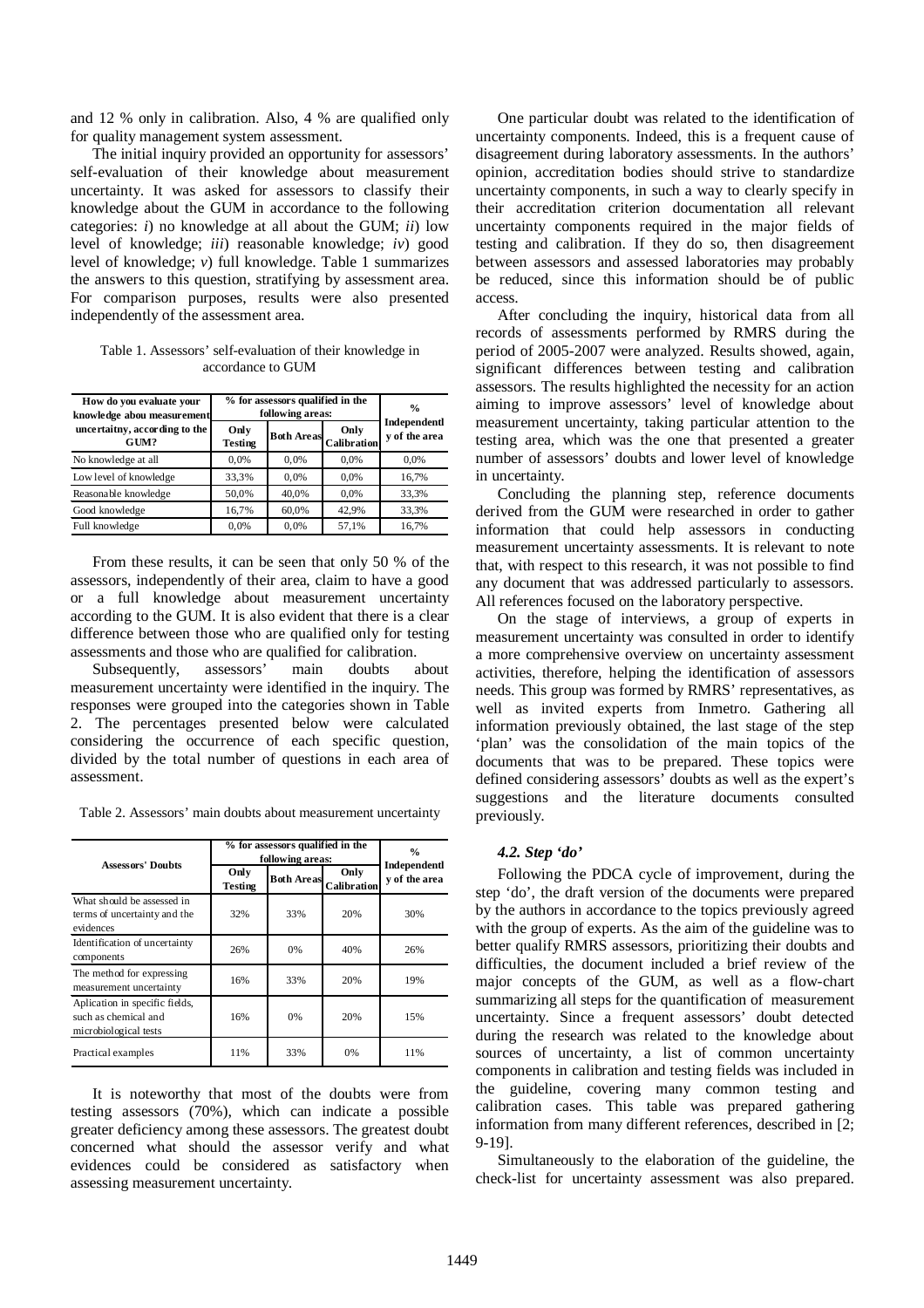This check-list included a list of all topics that shall be verified during a measurement uncertainty assessment.

#### *4.3. Step 'check'*

During the step 'check', the guideline and the check-list drafts were submitted for analysis by the already mentioned group of experts. Comments and suggestions were sent through e-mail during a period of approximately one month.

#### *4.4. Step 'act'*

Taking into account all comments and suggestions received regarding the drafts, final adjustments were made and the guideline and its respective check-list were formally approved by RMRS' board. After that, the documents were published in RMRS' website, for public access. Download can be found in the references [20; 21]. It is relevant to mention that, at the present, only the Portuguese version is available for download.

As a result of the implementation of the referred documents, an improvement on the assessors' level of knowledge about measurement uncertainty was achieved. To measure this improvement, written exams were applied within RMRS' technical assessors before and after a training section about the new documents.

Exams were anonymously treated, individually answered and with no consultation allowed. The exams covered the following topics: *i*) fundamentals of measurement uncertainty according to the GUM; *ii*) uncertainty budget practical calculation; *iii*) laboratory uncertainty assessment issues. All questions received the same weight and the final score was presented in a 0 to 100 scale. Assessors had 30 minutes to answer each exam. Table 3 presents the average scores before and after the training section.

Table 3. Written exams average scores before and after the training

| <b>Parameter</b>            | Score before the<br>training | Score after the<br>training |  |
|-----------------------------|------------------------------|-----------------------------|--|
| Average - $X$               | 59,3                         | 78.2                        |  |
| Standard deviation - $S$    | 10.9                         | 10.9                        |  |
| Number of respondents - $N$ | 21                           |                             |  |

It can be seen through Table 3 a significant improvement on assessors' scores at a level of significance of 5 % (pvalue of  $2x10^{-6}$ ). Therefore, exams showed the improvement of assessors' knowledge, demonstrating the relevance of this work.

Analysing the most frequent mistakes observed during the exams, it was possible to observe that the main causes of confusion were related to verification of uncertainty budgets, expression of uncertainty, fundamentals and concepts, as well as the conformity assessment activity using uncertainty information. Table 4 summarizes the main mistakes done by assessors during the exams. The referred table presents questions with the lowest percentages of correct answers from the initial and final exams.

Table 4. Main causes of mistake during initial and final exams

| Subject   | Moment<br>Exam | <b>Main Cause of mistake</b>                                                                                                                                                                                                                                                    | $%$ of<br>correct<br>answers |
|-----------|----------------|---------------------------------------------------------------------------------------------------------------------------------------------------------------------------------------------------------------------------------------------------------------------------------|------------------------------|
| <b>UB</b> | B              | Incorrect calculation of sensitivity coefficients                                                                                                                                                                                                                               | 14 %                         |
| EU        | B              | Presentation of the measurement range and its best<br>measurement capability: did<br>not<br>observe<br>the<br>definition<br>of one unique<br>best<br>measurement<br>capability for each measurement range.                                                                      | 17 %                         |
| EU        | A              | Measurement uncertainty presented with more than<br>2 significant figures.                                                                                                                                                                                                      | 17 %                         |
| FC        | B              | Did not recognize a limitation that the Welch-<br>Satterhwaite formula can produce incorrect results<br>when dealing with correlated input quantities.                                                                                                                          | 19 %                         |
| FC        | B              | Wrong concept that systematic errors should be<br>included in uncertainty budgets. Instead, systematic<br>errors should be correct whenever possible. The<br>mistake could also indicate confusion between the<br>concepts of uncertain and error.                              | 24 %                         |
| UB        | R              | Divided a repeatability standard deviation obtained<br>from historical data by $N$ , where $N$ was stated to be<br>the sample size from this historical data. Instead, N<br>be<br>should<br>the<br>sample<br>size of<br>the<br>current<br>measurement, not the historical data. | 24 %                         |
| FC.       | A              | Fundamental<br>confusion<br>between<br>sensibility<br>coefficients and divisors utilized to obtain standard<br>uncertainties.                                                                                                                                                   | 29 %                         |
| CA        | A              | Incorrect interpretation of a result in a conformity<br>uncertainty is affecting<br>when<br>assessment,<br>the<br>specification.<br>conformity<br>with<br>Incorrect<br>a<br>calculation of the probability of making a wrong<br>decision under these circumstances.             | 38 %                         |

The notation utilized in Table 4 for the subject was:

 $UB = verification of uncertainty budget;$ 

 $EU =$  expression of uncertainty;

 $FC = fundamentals$  and concepts;

 $CA = \text{conformity assessment}$ 

For the column of the exam moment, 'B' stands for the exam before the training and 'A' the exam after the training section with RMRS' assessors.

Eventually, the correction of exams was sent individually to all assessors, aiming a better clarification of their possible doubts. After the implementation of this improvement, it is relevant to mention that Rede Metrológica RS is still monitoring its assessors' doubts through periodic workshops, where frequent assessment difficulties and assessors' doubts are discussed with the group and properly treated.

## **5. CONCLUSIONS**

This paper presented the implementation of a new measurement uncertainty assessment guideline and a checklist for uncertainty assessment intended to better qualify laboratory assessors and help them conduct technical assessments of measurement uncertainty. These documents were implemented in Rede Metrológica RS (RMRS), a regional accreditation body of southern Brazil.

These new documents provided a clear and direct guidance on measurement uncertainty assessment and